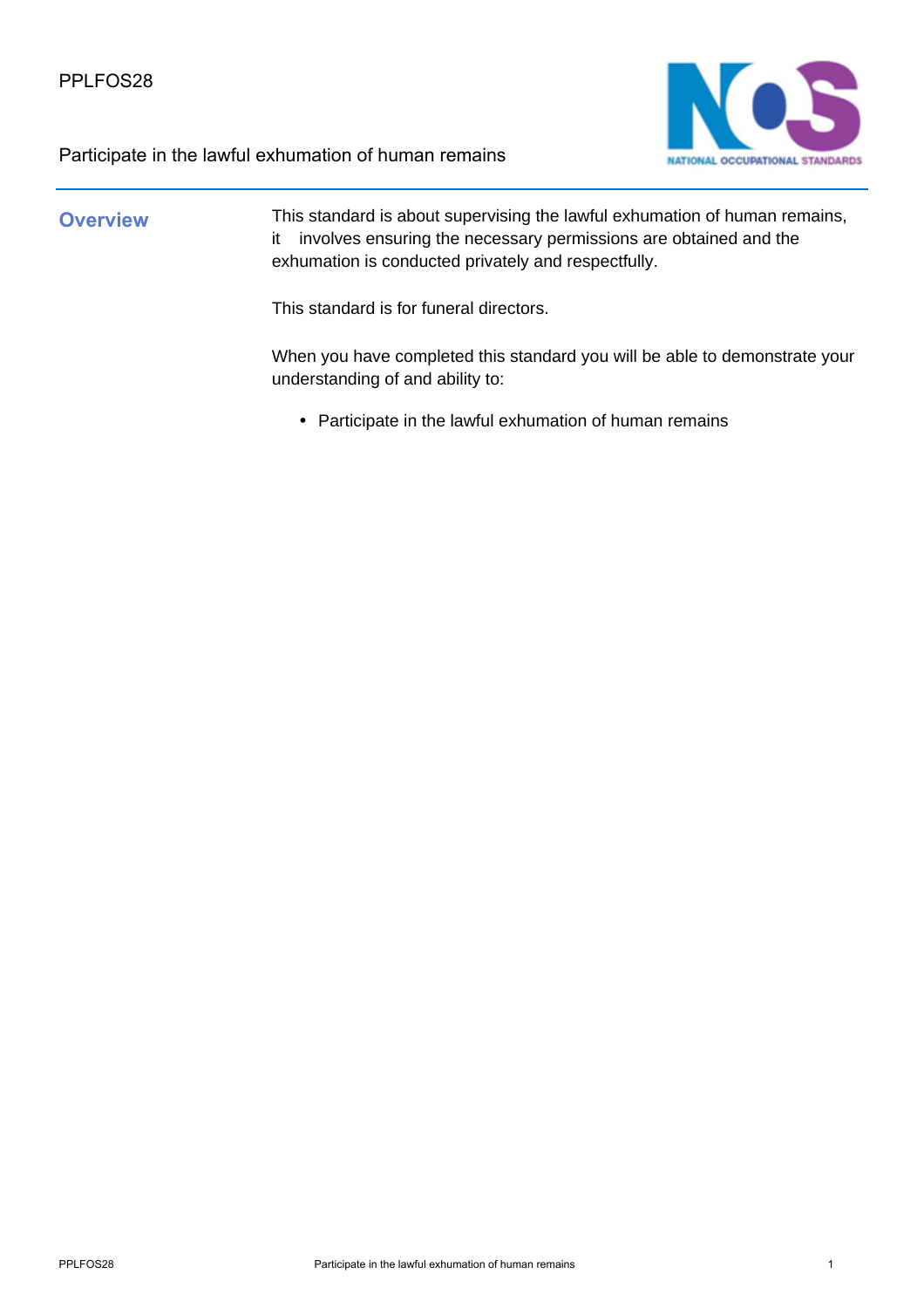

### **Performance criteria**

*You must be able to:*

- 1. confirm the permission to exhume human remains has been granted in accordance to relevant regulations and legislation
- 2. identify the correct location of human remains prior to exhumation and complete a risk assessment
- 3. liaise with burial authority, environmental health authority and other stakeholders to plan and carry out the exhumation
- 4. identify tools, equipment, personal protective equipment and machinery required for the exhumation
- 5. brief your team on the exhumation, ensuring all risks are managed and controlled
- 6. place protective restraints to restrict access to site to authorised personnel only
- 7. use screens or other means to protect the privacy of the remains.
- 8. ensure exhumed remains are transported and stored in accordance with the permissions granted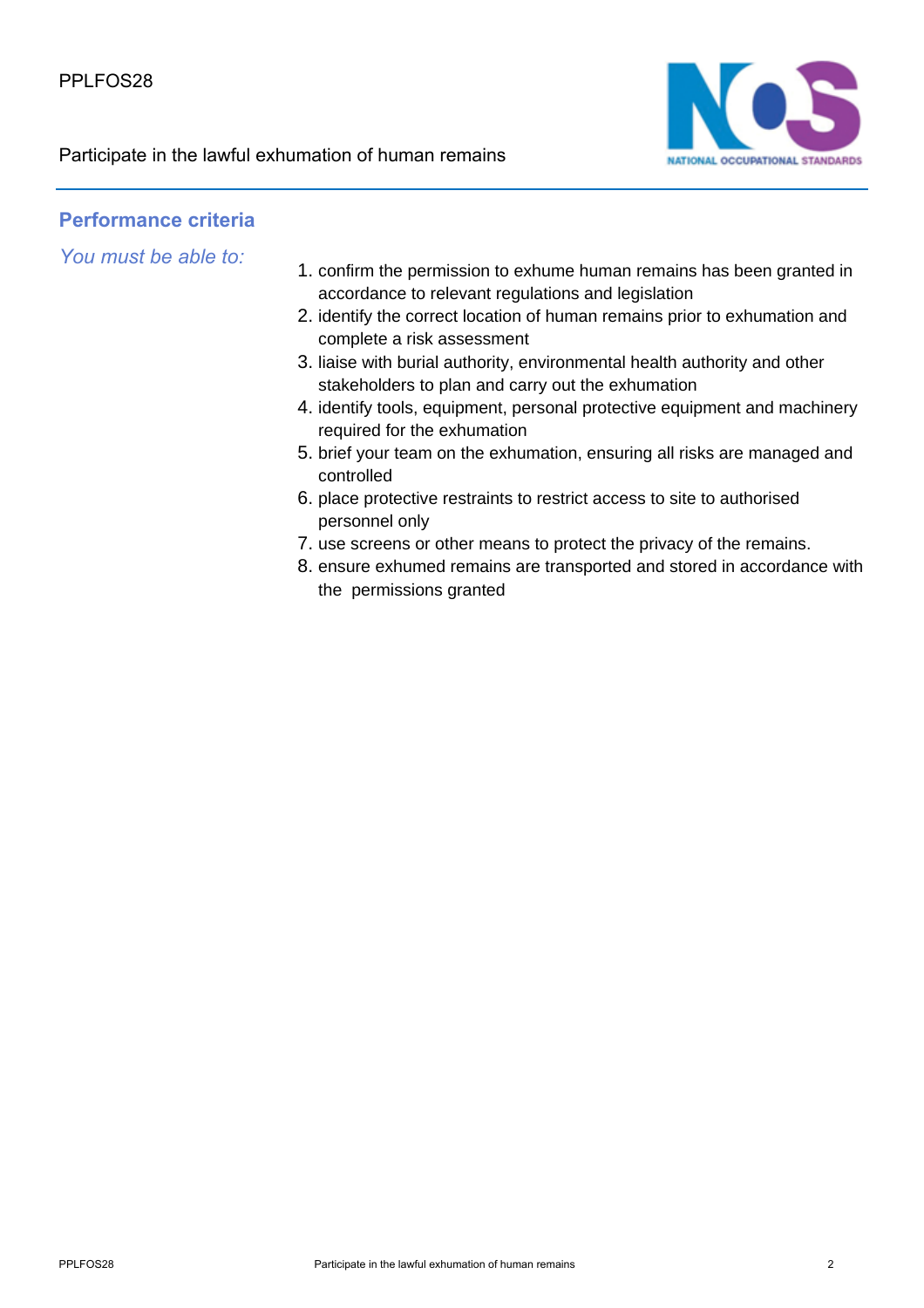

# **Knowledge and understanding**

*You need to know and understand:*

- 1. the required permissions to exhume human remains, including ashes / cremated remains in accordance with relevant regulations and legislation
- 2. how to confirm the location of human remains prior to exhumation
- 3. the risks which must be assessed when an exhumation has been requested
- 4. the relevant burial authority, environmental health authority and other stakeholders with whom you must liaise when planning and carrying out an exhumation
- 5. the relevant tools, equipment, personal protective equipment, machinery and operator's licence which may be required for the exhumation
- 6. the importance of restricting access to the site of exhumation to authorised personnel only
- 7. why the privacy of and respect for the human remains and the public must be maintained at all times during the exhumation
- 8. the relevant regulations, legislation and your funeral business' policies and procedures relating to exhumation
- 9. the requirements for safe storage of exhumed human remains
- 10. the statutory documentation required for final disposal of human remains following exhumation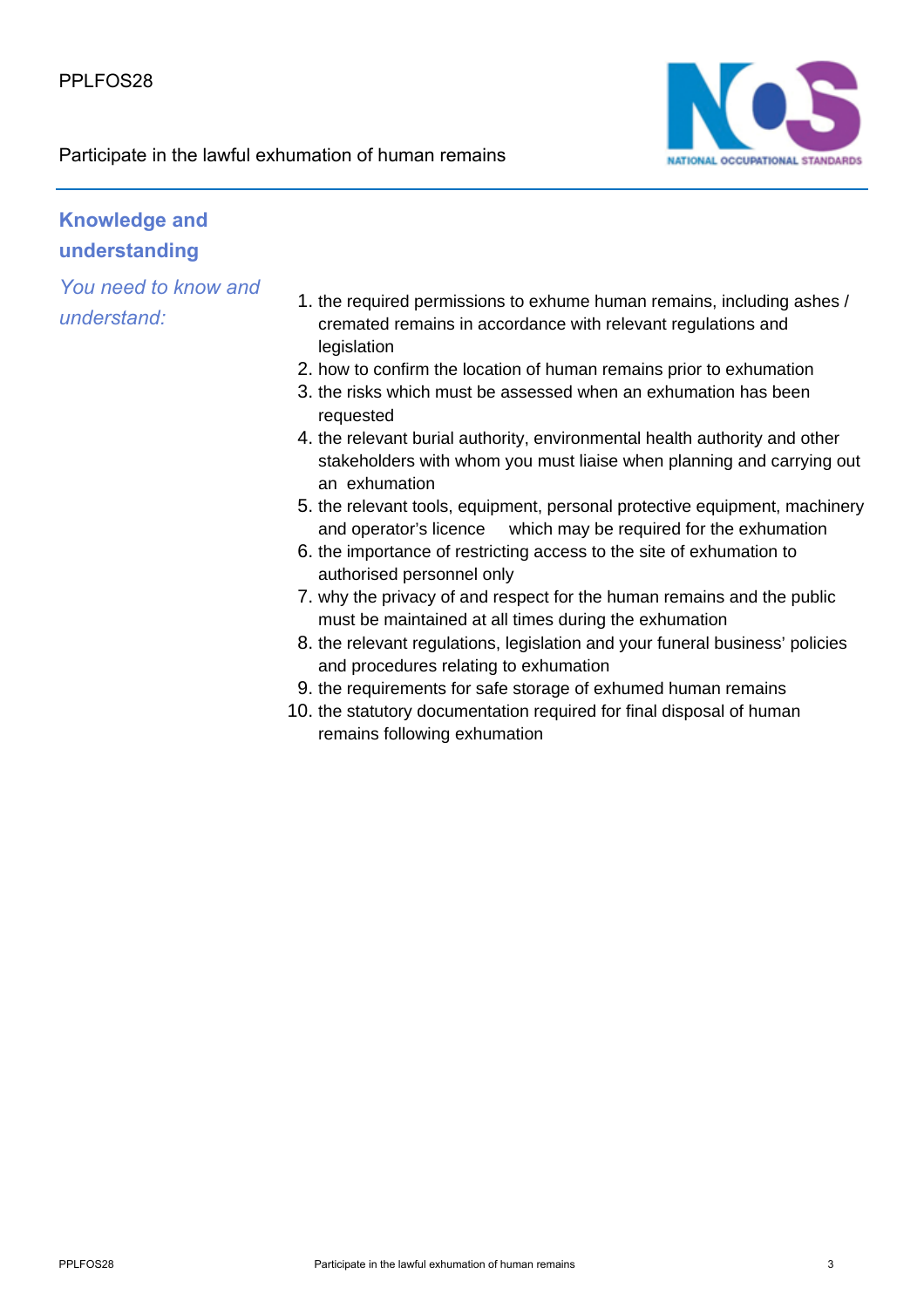

### **Links to other NOS** The standards in the funeral operations suite should be complemented by pan-sector standards such as working relationships, business, administration and resource management, as well as any other specific requirements of the employer.